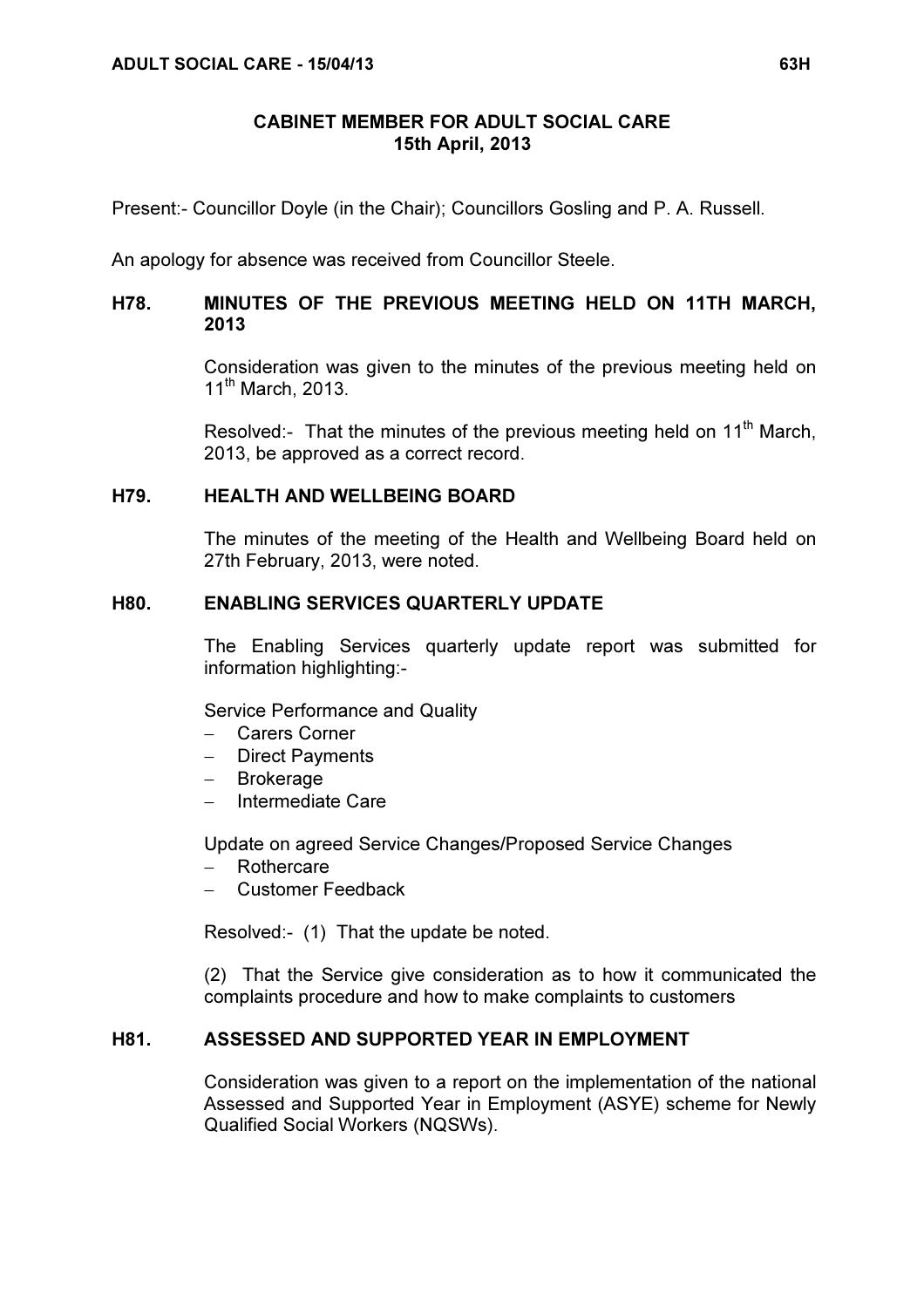In September, 2012, a new single sector-wide AYSE scheme had succeeded the existing newly qualified Social Worker scheme for Adults and Children's Services. ASYE aimed to ensure that NQSWs received consistent support in their first year of employment so that they were able to become confident, competent professionals. The most significant difference between the schemes was that the outcome for the NQSW was a pass or fail with those failing being unable to use the title of Social Worker. Successful completion was certificated by the College of Social **Work** 

The introduction of the ASYE scheme had raised a number of human resource management/development complexities for the Directorate which had required careful consideration before implementation.

An e-handbook had been devised to support the delivery of ASYE including protocols for supervisors and assessors to follow, defined roles and responsibilities for all those involved in ASYE and a planned training programme for both NQSWs and their managers.

The Guidance stated that all staff employed after September, 2012, who were within 2 years of qualification, should undertake ASYE. If workers were not eligible to undertake ASYE, the onus was on the employer to ensure that the Social Worker was able to meet the standards that would be expected of an ASYE.

Resolved:- That the implementation of Assessed and Supported Year in Employment across the Health and Wellbeing Department be approved.

# H82. POLICE ASSISTANCE AND CONVEYANCE TO HOSPITAL FOR THOSE DETAINED UNDER THE MENTAL HEALTH ACT 1983

 Consideration was given to a report on the 2008 Mental Health Act Code of Practice, requiring local Social Services authorities, defined in Section 145(1) of the Mental Health Act 1983, the National Health Service and the Local Police Authority, to establish a clear policy for the use of the power to convey a person to hospital under Section 6(1) of the Mental Health Act.

The draft Policy and procedures outlined the roles and responsibilities of the Approved Mental Health professionals, the Ambulance Service, medical and/or other healthcare practitioners and Police who may be called upon to facilitate the conveyance of an individual to hospital, or in the case of Guardianship, an appropriate placement. The Policy was to support good joint working and minimise the distress that Service users, their family and friends could experience when admission was necessary.

The overall aim was to ensure that the person detained under the Mental Health Act 1983 was conveyed to hospital or alternative placement in an appropriate vehicle and in the most human way possible following an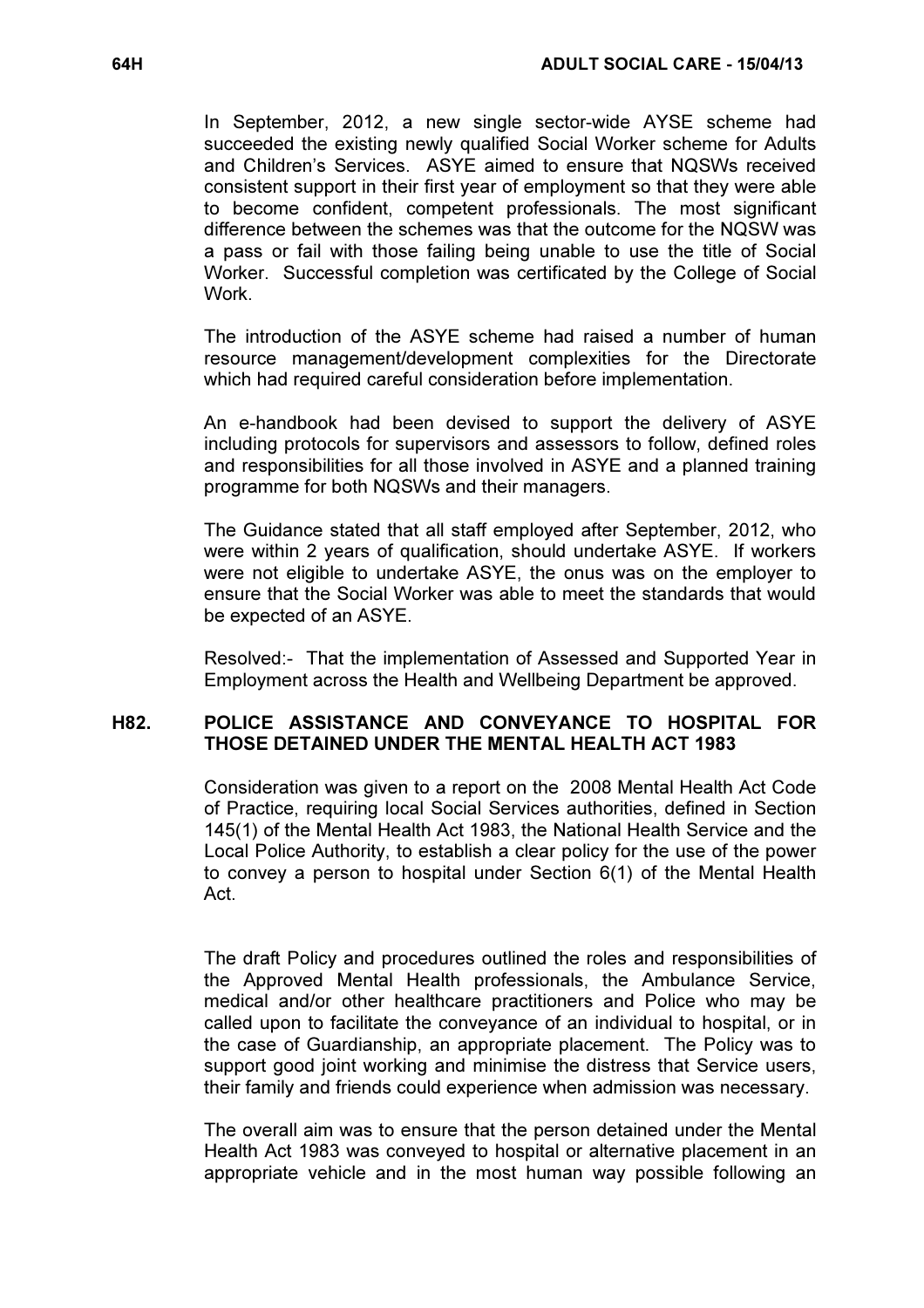assessment of their mental health needs by 2 doctors and an Approved Mental Health professional.

The Code of Practice also specified that the Policy should clearly identify what arrangements had been agreed with the Police should they be asked to provide assistance to the AMHPs and the Doctors and how that assistance would apply to minimise the risk of the patient causing harm to themselves and maximise the safety of everyone involved in the assessment.

Resolved:- That once finalised, the Policy be submitted to Cabinet for adoption by Council and the Cabinet Member for Health and Wellbeing for information.

# H83. ADULT SERVICES REVENUE BUDGET MONITORING REPORT 2012- 13

 Consideration was given to a report presented by the Finance Manager (Adult Services), which provided a financial forecast for the Adult Services Department within the Neighbourhoods and Adult Services Directorate to the end of March, 2013, based on actual income and expenditure to the end of February, 2013.

It was reported that the forecast for the financial year 2012/13 was an underspend of £490,000 against an approved net revenue budget of £71.445M.

The latest year end forecast showed a number of underlying budget pressures which were being offset by a number of forecast underspends:-

Adults General Management and Training

• A slight underspend mainly due to savings on postages and telephone charges

Older People

- A forecast overspend on In-House Residential Care, further increase in demand for Direct Payments and In House Transport.
- Offset by underspends within Enabling Care, independent Residential and Nursing Care, Community Mental Health, Carers' Services and slippage on Assistive Technology and recruitment to vacant posts within Assessment and Care Management together with Winter Pressures funding from Health
- Overall underspend on Rothercare due to slippage in Service Review including options for replacement of alarms
- General savings on premises and supplies and services due to moratorium on non-essential spend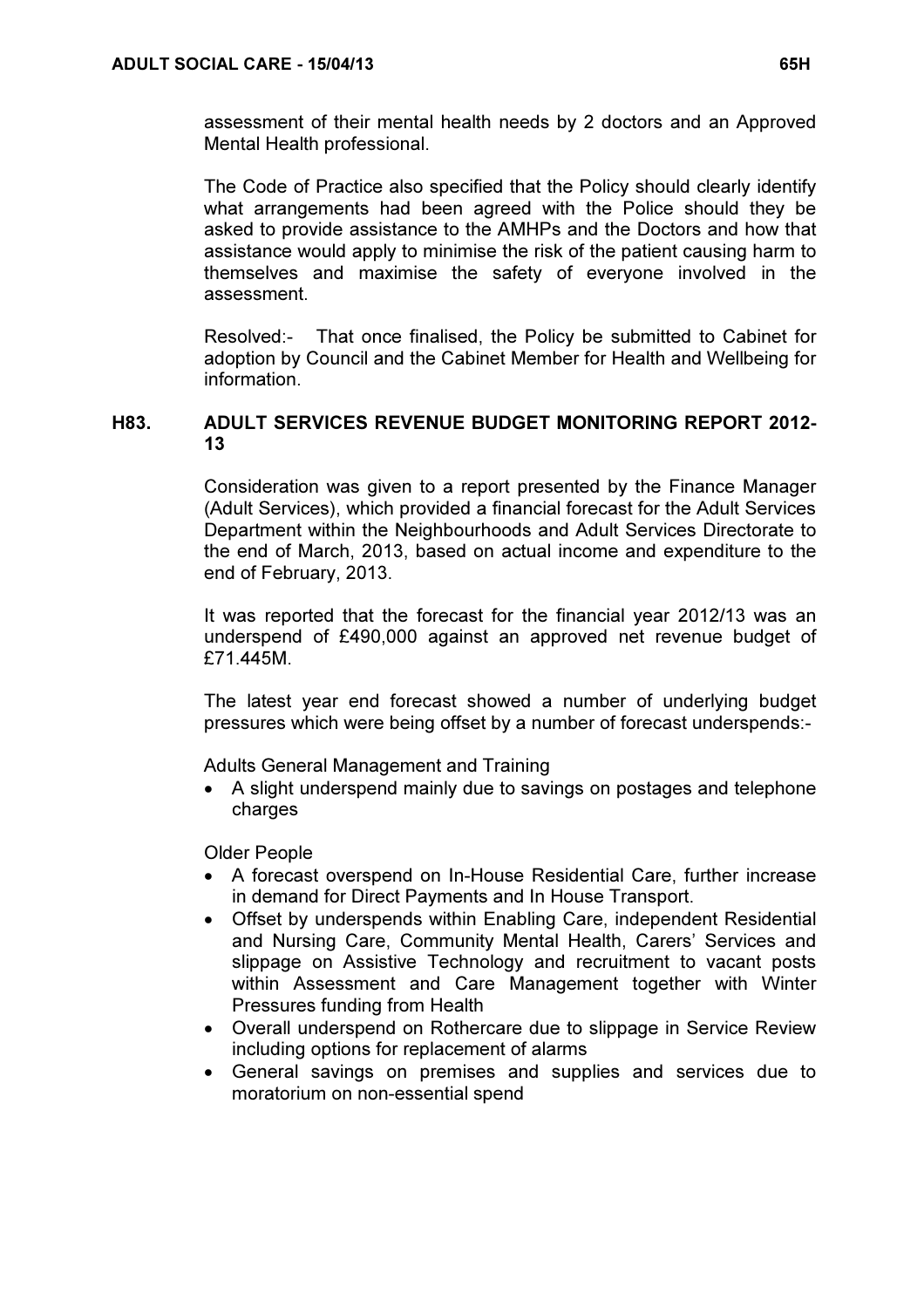Learning Disabilities

- A forecast overspend on independent sector Residential Care budgets due to increase in clients and average cost of care packages plus loss of income from Health reduced by lower activity on respite care
- Underspend within Supported Living Schemes due to Continuing Health Care income, use of one-off grant funding and vacant posts
- Recurrent budget pressure on Day Care Transport reduced by underspend on In-House Day care due to vacant posts
- Increase in demand for Direct Payment over and above budget
- Forecast overspend in independent sector Home Care
- 3 new high cost placements in Independent Day Care
- Increase in Community Support placements
- Saving on premises costs and supplies and services as a result of the moratorium

Mental Health

- Projected slight underspend on Residential Care budget and budget pressure on Direct Payments offset by savings on Community Support **Services**
- Minor overspends on employees' budgets due to unmet vacancy factor and use of agency staff

Physical and Sensory Disabilities

- Continued pressure on Independent Sector Domiciliary Care, loss of Continuing Health Care funding for one client, increase in demand for Direct Payments and forecast overspend on Residential and Nursing Care offset by slippage in developing alternatives to residential provision
- Vacant posts within Resource Centre and Occupational Therapists
- Underspend on equipment and minor adaptations plus additional Winter Pressures funding
- Review of contracts with independent Day Care providers
- Forecast savings on contracts with Voluntary Sector providers

Safeguarding

• Underspend on employee budgets due to vacant post plus additional forecast income from Court of Protection fees

Supporting People

- Additional savings relating to a reduction in actual activity on a number of subsidy contracts
- Efficiency savings on subsidy contracts offset against Commissioning savings targets not reported within Adult Services

Total expenditure on Agency staff for Adult Services to the end of January 2013 was £375,818 (£2,937 off contract) compared with an actual cost of £308,020 (£1,974 off contract) for the same period last year. The main costs were in respect of Residential and Assessment and Care